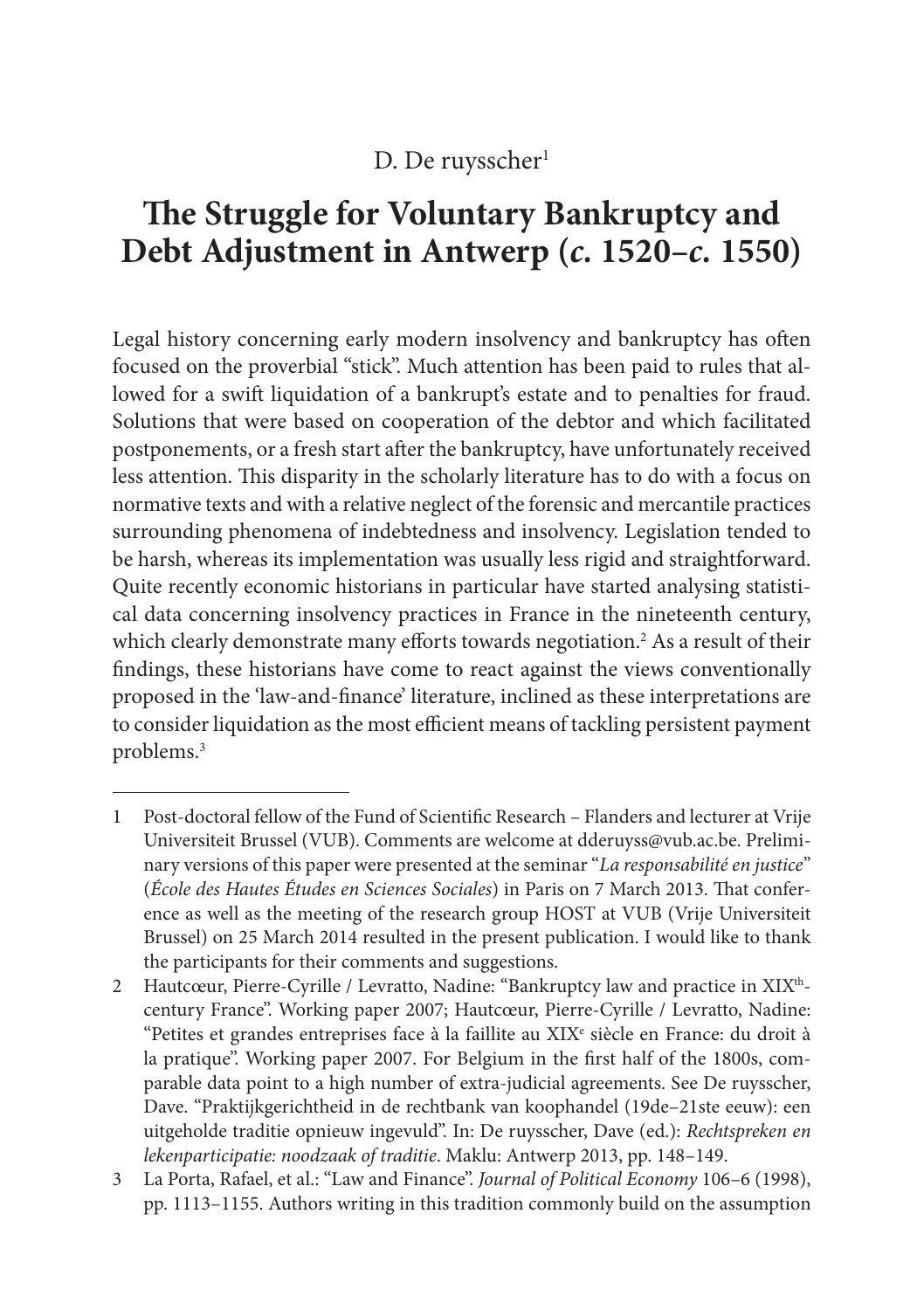Another reason for the afore-mentioned bias towards tough measures and the liquidation of businesses is a conceptual and even an ideological one, much related to the economic literature belonging to a Schumpeterian tradition. Along these lines legal historians have, for example, labelled the early modern French practice of royal letters (of répit, cession) as "laxist" remedies preventing creditors from recovering their debts. 4 As such it is a common assumption that frms that go bust are not healthy and that any measure aimed at their recovery is a matter of artifcial lenience or inappropriate compassion. In contemporary law, rules regarding payment problems are ofen framed as being either debtor-friendly or creditor-friendly and, correspondingly, such labels are also quite frequently used for the history of bankruptcy. 5 In addition, it is ofen thought that judges are not relevant in bankruptcy or insolvency matters, and that an expeditious insolvency proceeding is one that is administered exclusively by creditors. 6

As this contribution will argue, however, an assessment of insolvency and debt negotiation practices in sixteenth-century Antwerp makes it evident that in that period insolvency for a large part depended on the understanding of creditors. Their involvement did not always result in liquidation, as creditors could accept moratoria and favour a re-integration of a defaulting debtor into their networks. Without official support, though, liquidation remained the default proceeding.

that an efficient bankruptcy law is creditor-friendly, which is defined in terms of swiftness (thus preferring liquidation) and a high recovery rate.

<sup>4</sup> Hilaire, Jean: Introduction historique au droit commercial. PUF: Paris 1986, p. 321 and p. 323. For another perspective, see Deshusses, Frédéric : "Mesurer l'insolvabilité. Usages statistiques des dossiers de faillite (1673–1807)". Histoire *&* Mesure 23/1 (2008), pp. 19-41; Reynard, Pierre Claude: "The Language of Failure: Bankruptcy in Eighteenth-Century France". The Journal of European Economic History 30/1 (2001), pp. 355–390.

<sup>5</sup> For appraisals of the precursor of contemporary Chapter 11 arrangements, namely, in the American bankruptcy law of 1898, as (too) "debtor friendly", see: Baird, Douglas G. / Rasmussen, Robert K.: "The End of Bankruptcy". Stanford Law Review 2002, pp. 751-797; Hotchkiss, Edith: "Postbankruptcy Performance and Management Turnover". Journal of Finance 50 (1995), pp. 3-21; Skeel, David A.: "Creditors' Ball: The 'New' New Corporate Governance in Chapter 11". University of Pennsylvania Law Review 94 (2003), pp. 1357–1391.

<sup>6</sup> At the end of the nineteenth century, this idea was put forward by Josef Kohler. See Kohler, Josef: Lehrbuch des Konkursrechts. Enke: Stuttgart 1891, pp. 11–45, and, for an interpretation, Falk, Ulrich: "Die Konkursübel. Forschungsfragen zur Geschichte des Konkursverfahrens in Deutschland". Zeitschrif der Savigny-Stifung für europäische Rechtsgeschichte. Germanistische Abteilung 131 (2014), pp. 277–278 and pp. 317–318.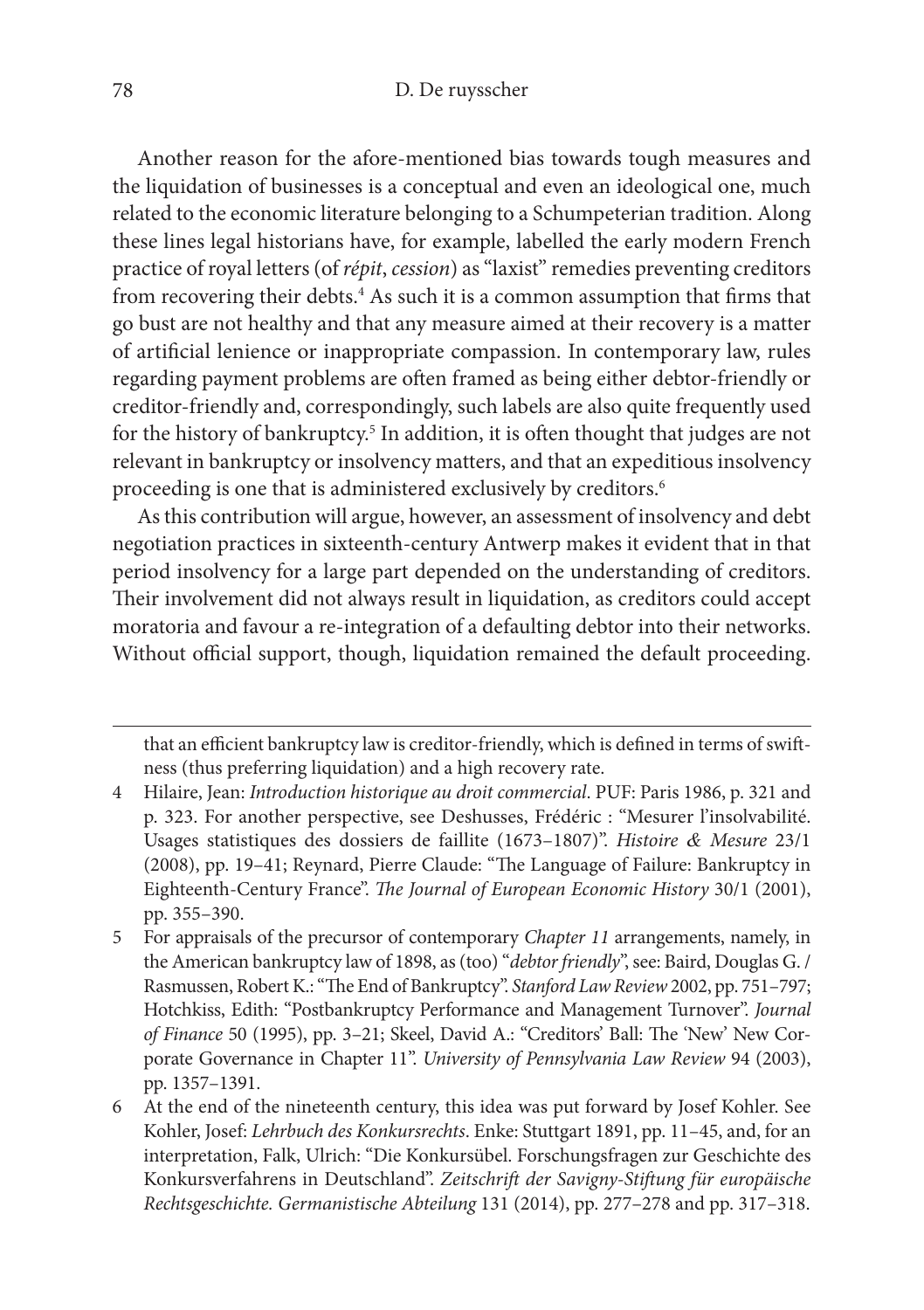In an efort to change that process, it became required that the debtor be able to pressure creditors into seeking a compromise. To that end, the authorities of the city of Antwerp and of the princely government cooperated in establishing an institutional framework that facilitated negotiations. By examining the extant material on these talks between debtors and creditors in Antwerp in the second quarter of the sixteenth century, the investigation at hand intends, moreover, to shed greater light on the Antwerp aldermen particularly involved in these proceedings at the local level. As will be demonstrated in what follows, their role was crucial in the diplomacy required to reach the agreements that resolved conficts surrounding voluntary bankruptcy and debt adjustment.

## **1. Shifing policies of debt collection and bankruptcy in late ffeenth- and early sixteenth-century Antwerp**

Collective and voluntary bankruptcy or insolvency, which became used in Antwerp in the 1520s, grew out of experiences from the preceding decades. These collective features came after a period of generalized individuality in debt collection, and it was only afer collectivization of bankruptcy that voluntary bankruptcy/ insolvency and debt adjustment could emerge.

Before the later decades of the fifteenth century, namely, Antwerp law and merchant culture had generally labelled debtors with persistent payment problems as frauds. Creditors commonly sought to imprison and expropriate their defaulting debtors, and remedies supporting their recovery were not practised. This practice had to do with the weak status of mercantile debt during most of the 1400s: it was not possible to lay attachment on the basis of non-authenticated documents (i.e. documents other than "aldermen's letters" and certifcates) or informal promises and arrangements, except after obtaining a judgment, which was the outcome of a lengthy proceeding before the aldermen of the municipal court in Antwerp. Underlying these rules was the idea that rights of collateral, which were closely related to attachment in this period, had to be checked and approved by the municipal administrators, that is, the aldermen. Mercantile debts were not always put down in writing and if they were, they were usually inserted into private agreements that were not presented to the aldermen for registration. As a result, for most debts of merchants, it was only through a verdict of the municipal court that rights of collateral could be established. 7 Imprisoning a debtor was a swifer method for creditors to collateralize their debts, because detained

<sup>7</sup> On certifcates and "aldermen's letters", see Asaert, Gustaaf: "De oudste certifcatiën van de stad Antwerpen (1468–1482)". Bulletin de la commission royale d'histoire 132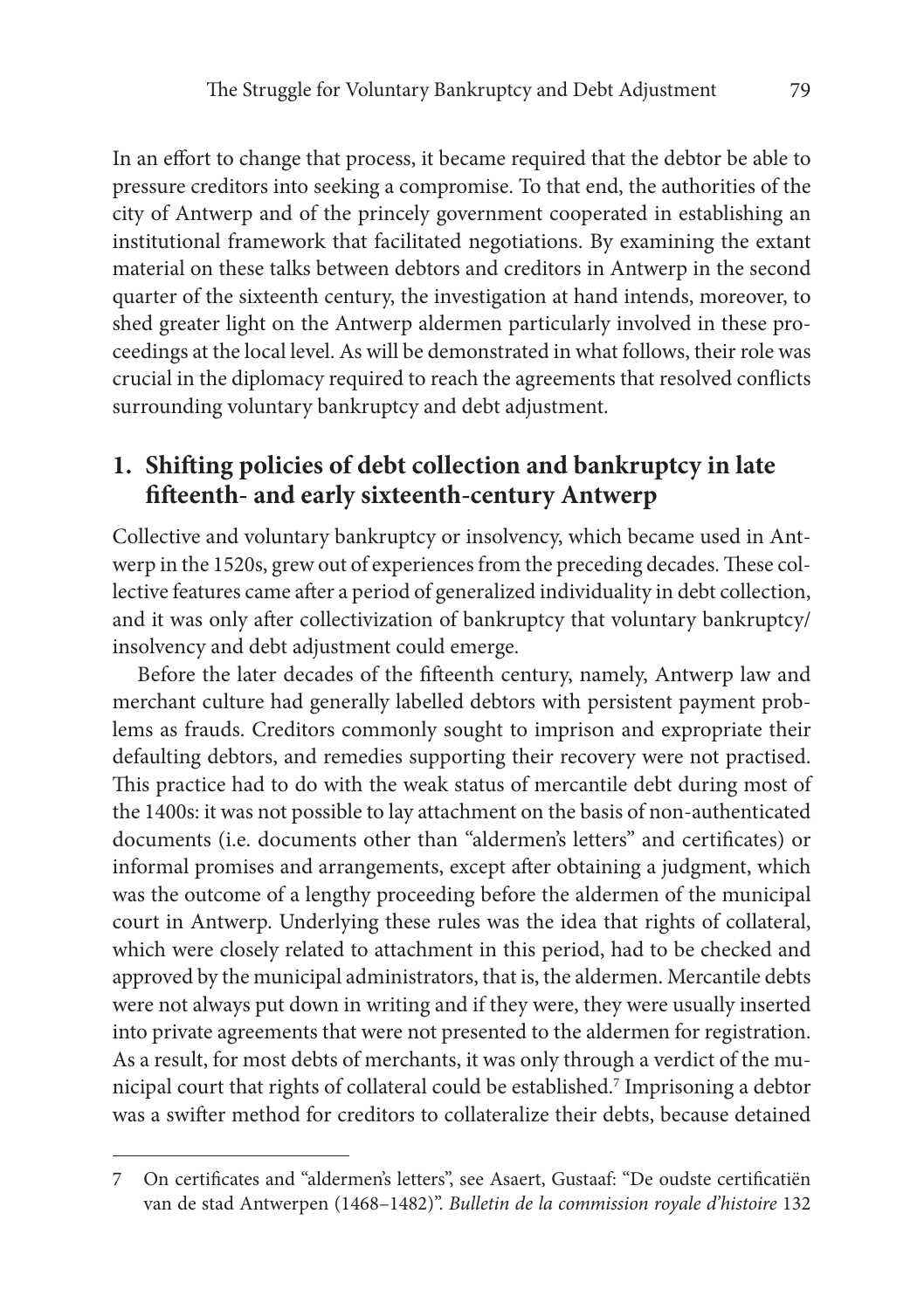debtors could transfer their estate to their creditors in order to be released from prison. 8 In practice, members of chartered merchant organizations could also be arrested and brought to prison. 9 Debtors therefore aimed at avoiding application of the official rules. Compliance inevitably resulted in detention and the demise of their reputation, which would also prevent them from engaging in contracts afer imprisonment. 10 Because the practice of re-negotiating debts did not exist, a debtor with permanent insolvency ofen felt induced to abscond rather than face the defamatory consequences of his creditors' actions. 11 Following payment problems, fight out of jurisdiction or asylum in churches were typical responses of merchants in fnancial distress for most of the ffeenth century.

Yet over the course of the later fifteenth century, an alternative slowly came to be accepted in Antwerp. Specifcally, the new practice concerned private arrangements that had not received the status of official deed from the aldermen, either because the written contract had not been submitted for registration, or because it had not been written down. Such agreements were nonetheless held to encompass collateral rights on the debtor's movable property, even if this had not been expressly stipulated. Creditors could thus lay attachment on assets of a defaulter and start a proceeding before the municipal court in order to be granted

(1966), pp. 261–263; Doehaerd, Renée: Études anversoises. Documents sur le commerce international à Anvers, 1488–1514. SEVPEN: Paris 1963, vol. 1, pp. 9–15.

- 8 Van der Tannerijen, Willem: Boec van der loopender practijken der raidtcameren van Brabant. Strubbe, Egied I. (ed.). CAD: Brussels 1952, vol. 1, pp. 262–263.
- 9 In spite of the charters of their nations (as these groups of foreign residents were designated) and the customary safe-conduct ('saufconduit') granted by the duke of Brabant for those visiting the fairs in Antwerp, Hanseatic and English merchants were occasionally arrested and detained, in which case the sections of the charters providing for protection were brought up only in the course of proceedings before the muncipal court. Arrest and imprisonment were thus feasible methods of debt collection by compulsory means even against privileged traders. See, for example, Antwerp City Archives (Felix Archief) (hereinafter ACA), Vierschaar (hereinafter V), 1231, f. 105 (5 Feb. 1491 (ns)) and ACA, V, 1233, f. 13v (4 July 1503).
- 10 Tis compliance problem is inherent to bankruptcy systems that focus on punishment and imprisonment. For comparable remarks regarding the English bankruptcy system after 1543, see Kadens, Emily: "The Last Bankrupt Hanged: Balancing Incentives in the Development of Bankruptcy Law". Duke Law Journal 59 (2010), pp. 1233–1234.
- 11 For late medieval Italian cities and for sixteenth-century England respectively, see: Santarelli, Umberto: Mercanti e società tra mercanti. Giappichelli: Turin 1998, p. 70, and Kadens 2010, pp. 1246–1247.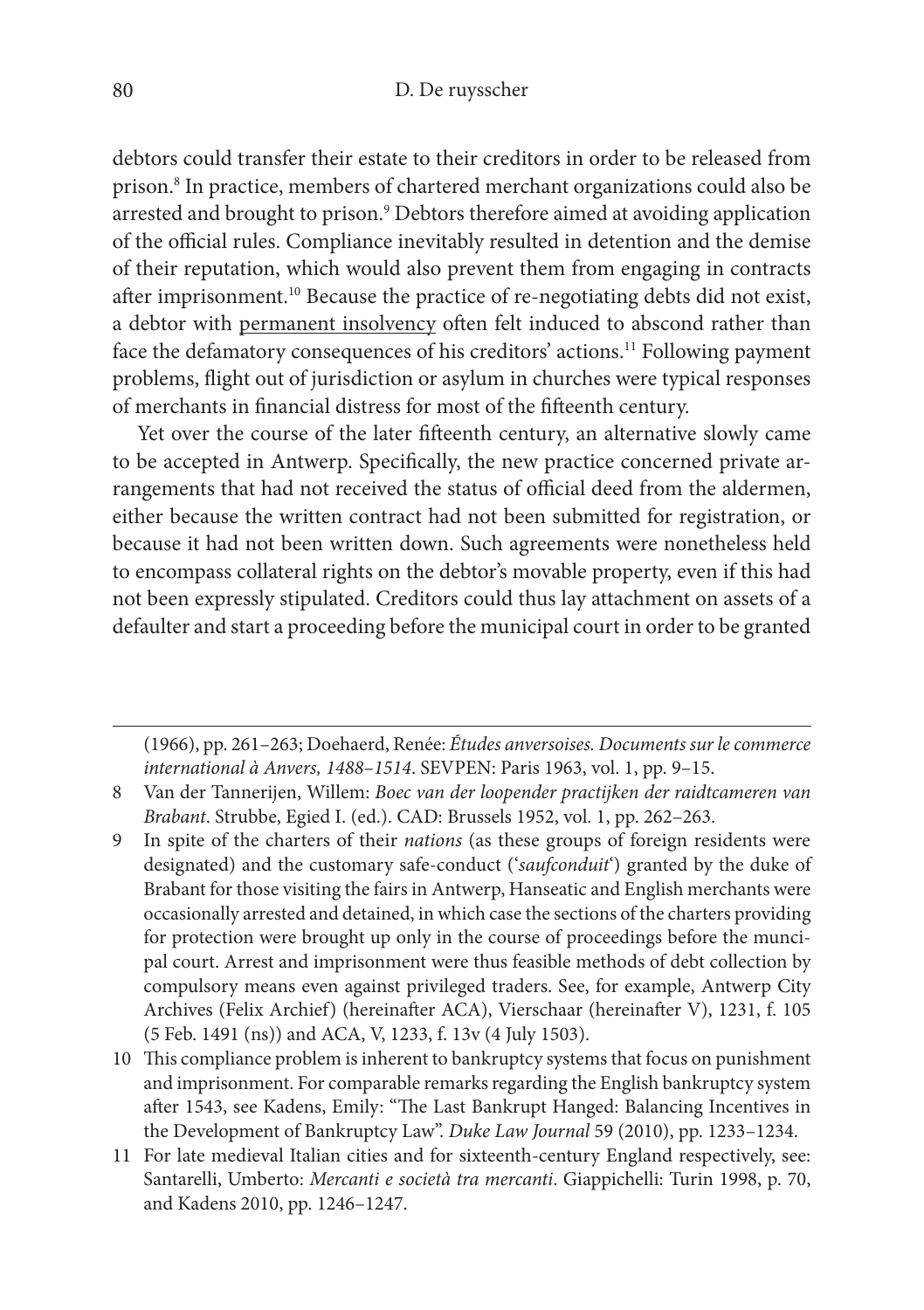the right to have that property auctioned.<sup>12</sup> Attachment served as an efficient compulsory instrument. Because seized movable goods could be secured in the city hall and attachments were made public, debtors had incentives to have the ban on their assets lifed as soon as possible. If sureties or additional credit could be offered, creditors commonly withdrew from a proceeding of public sale. During the time period afer approximately 1470, attachment gradually became the prime method of debt collection in Antwerp, both during and afer the fairs, and among merchants.

Even so, the new principles brought about new problems. An attachment by one creditor could alarm other creditors and result in generalized distrust and subsequent attachments. Furthermore, when many creditors seized assets of the same debtor, debts were then pooled, meaning that they had to be prioritized in one way or another. In this regard, older rules continued to be applied. Privileged debts (hypothecs, and later dowries, too) were compensated according to their date, and priority was given to the oldest debt. 13 For non-privileged debts, the date of the attachment determined the order of the debt. At the payment of proceeds from the debtor's auctioned assets, creditors that had laid attachment first were prioritized over those who had done so at a later stage.<sup>14</sup> This rule had some important negative consequences. Firstly, it resulted in "a run on the debtor". Creditors aimed at quick attachments because, if they hesitated to do so, they risked not receiving a share of their debtor's estate. Secondly, attachment required no preliminary public announcement, though once an attachment was laid, rumours soon spread within the city of Antwerp. All the same, it could take a while before the news reached other locations, thus creating information asymmetries, which put foreigners and others, who ofen were not aware of a local merchant's insolvency, in a weaker position than locals and resident merchants. When the latter heard of their debtor's situation, they could join in the collective

<sup>12</sup> These developments are evident in the transformation of "marktvrijheid" (freedom of the market) around 1500. Originally, it was a protection against debt enforcement of all sorts. Around 1500, though, this 'freedom' became restricted to debts that had been agreed outside a fair, whereas for "fair debts" swift attachment and expropriation became optional. See ACA, V, 2, section 141 and f. 35. This rule thus transformed meant that attachment became a popular method of debt recovery during the fairs as well.

<sup>13 &</sup>quot;Oudt Register, mette berderen, 1336–1439". Antwerpsch Archievenblad, 1st series 29 (s.d.), pp. 144–146 (26 June 1437); Strubbe, Egied I. / Spillemaeckers, Edward: "De 'Antwerpse rechtsaantekeningen' van Willem de Moelnere". Bulletin de la Commission royale pour la publication des anciennes lois et ordonnances 18 (1954), p. 67.

<sup>14</sup> ACA, V, 68, f. 12v (around 1508); ACA, V, 1233, f. 281v (20 Oct. 1509).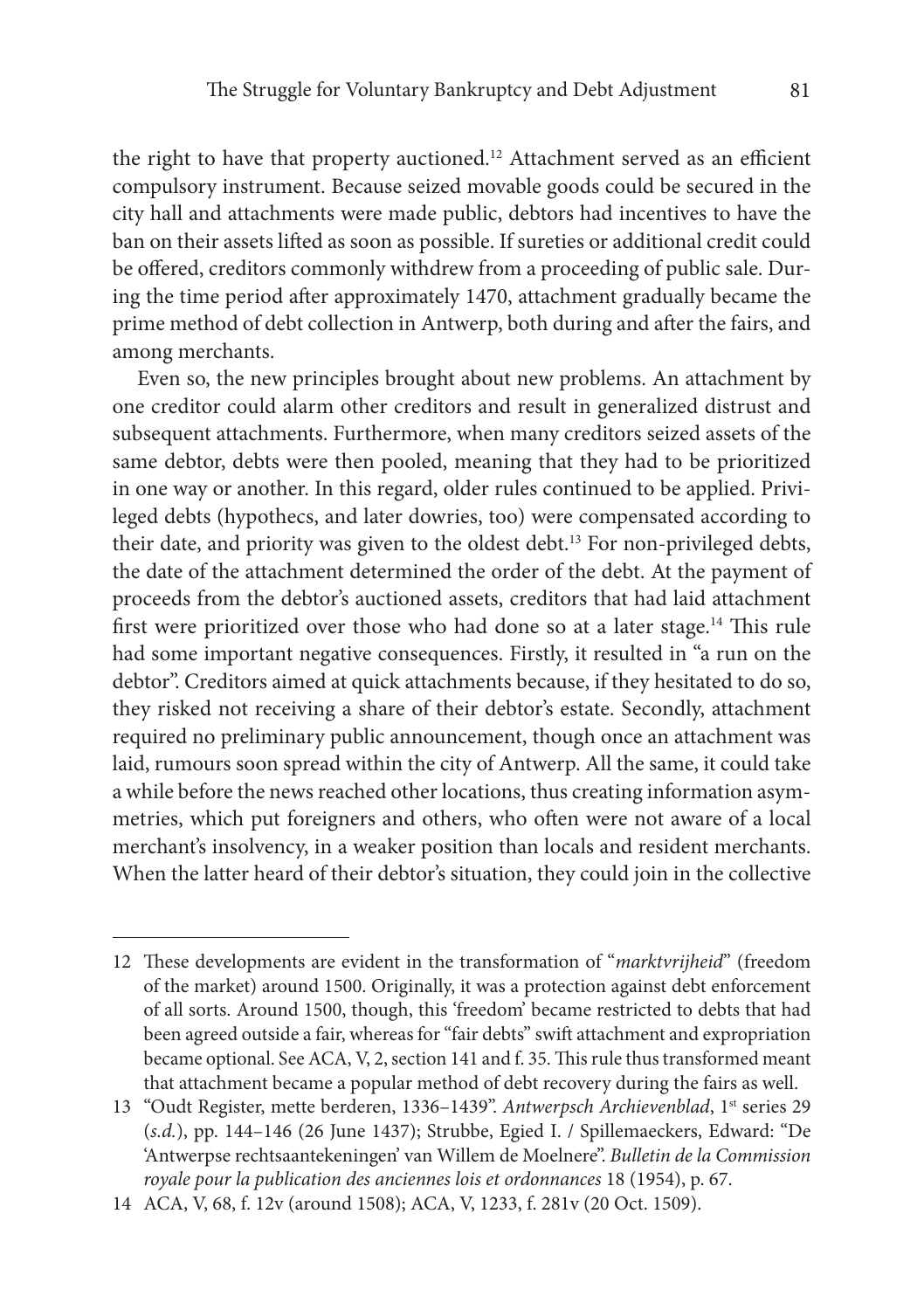proceedings already commenced, but because of the municipal code their debts were paid only after those of the creditors that had laid attachments earlier. This situation engendered confict and litigation with regard to the nature of debts and the date of attachment. In the frst years of the 1500s, the exact timing of attachments was a customary point of contention in lawsuits between creditors going afer the estate of a communal debtor. 15

In January 1516, a procedure for collective bankruptcy was instituted by Antwerp's aldermen in an ordinance of the city council,<sup>16</sup> in response to growing credit relationships among resident merchants from diferent countries, in addition to mounting insolvency cases. According to the ordinance, in case of fight or concealment of assets, a public proclamation was issued notifying creditors to submit claims to the municipal court within forty days. Afer an audit of the debts was presented to the court, assets of the debtor were sold publicly. Except for privileged debts, which had priority, other debts were paid pro rata if all claims could not be compensated in full from the proceeds of the public sale. As a result of the 1516 reform, the rules regarding the collection of arrears became somewhat more equitable, at least for the creditors. The idea behind this mandatory collectivity among creditors was that bankruptcy was a risk that should be shared by all those having contracts with the "perpetrator", so that the market would absorb the shock as efectively as possible. It is evident that the Antwerp aldermen had issued the new law in order to adjust the earlier rules and procedures to suit the international business environment that the Antwerp market had become afer 1490. This intention is also clear in a subsequent ordinance dating from 1518, which extended from six weeks to three months the period during which creditors residing outside the Low Countries could submit claims.<sup>17</sup> This measure attempted to facilitate those creditors not having a business agent on location, thereby keeping them well informed about what went on in Antwerp.

The 1516 ordinance thus regulated involuntary bankruptcy; yet it did not detail rules for when the debtor actually wanted to cooperate with his creditors. That is, the 1516 bankruptcy procedure applied only to so-called "fugitives" (fugitivi), i.e. those debtors who absconded or had hidden assets. According to the aforementioned ordinance, it was to be presumed that a debtor would attempt to circumvent his creditors' rights. As officer and representative of the duke of Brabant, the amman was legally required to seek and retrieve assets that had been brought

<sup>15</sup> For example, ACA, V, 1233, f. 67v (23 Jan. 1505 (ns)).

<sup>16</sup> This ordinance was published in Recueil des ordonnances des Pays-Bas. 2<sup>nd</sup> series, vol. 1. Laurent, Charles (ed.). Goemaere: Brussels 1893, pp. 464–466.

<sup>17</sup> ACA, V, 4, sections 7–8.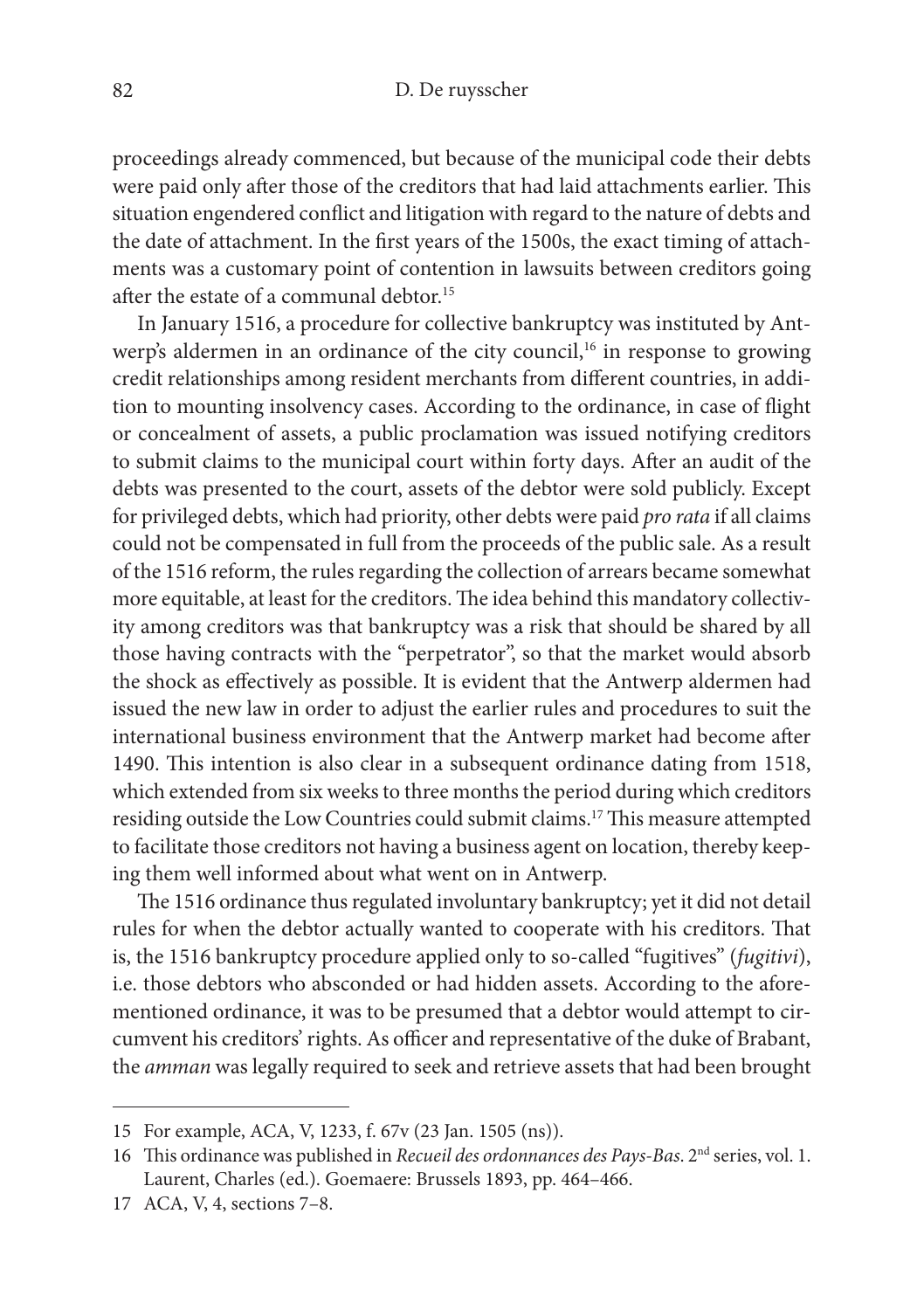outside the reach of the creditors and stored with relatives, associates or agents. Together with the belongings that had been found with the debtor, they formed a so-called massa creditorum, which was the 'mass', or bulk, of all properties available for discharging the debt. 18 Because the 1516 ordinance only envisaged criminal acts, though, its rules still hinged on ideas that had been popular in the fifteenth century. Consequently, deterrence remained the general paradigm in insolvency, whereby the law did not provide for negotiations concerning the payment or postponement of debts. As had been the case before, these rules did not induce debtors to being open about their fnancial situation and, at the same time, did not make creditors any less impatient to start expropriation proceedings where doubts regarding repayment existed. This state of affairs would soon change.

#### **2. Taking the debtor into consideration (c. 1510–c. 1520)**

By the 1510s, more attention was gradually being paid to the honest insolvent who had not committed (criminal) bankruptcy, and whose insolvency was the result of misfortune rather than fraud. In the years before 1510, princely councils such as the Council of Brabant and the Great Council of Mechelen had occasionally granted lettres de justice to petitioning debtors. Lettres de répit, de sauvegarde and other such writs purported to give the debtor an argument in court in a lawsuit against his creditors, in order to have debts postponed or discharged; or they might similarly award protection from imprisonment and expropriation. 19 In the 1510s, central institutions issued such letters only to debtors that were deemed to have been unfortunate. At his "Joyous Entry" as lord of the Habsburg Netherlands in 1515, Charles (later Holy Roman Emperor Charles V) declared that princely letters were to be granted on the condition that applicants had not committed

<sup>18</sup> On these topics, see: De ruysscher, Dave: "Designing the limits of creditworthiness: Insolvency in Antwerp bankruptcy legislation and practice  $(16<sup>th</sup>-17<sup>th</sup>$  centuries)". The Legal History Review (Tijdschrif voor Rechtsgeschiedenis) 76 (2008), pp. 309–313.

<sup>19</sup> Debtors occasionally petitioned the Council of Brabant for lettres de répit (which granted postponement of payments). Other comparable, but (even) less popular remedies were the lettres de sauvegarde (protecting the beneficiary from arrest and seizure of his properties, usually without specifcation of a period of application) and lettres de saufconduit (which protected from arrest and attachment during a period of travel). In 1497–98, the Council of Brabant granted 22 *lettres de répit*. This was a maximum; between c. 1495 and c. 1520, on average between five and ten lettres de répit were handed out each year. See Archives of the Realm (Brussels), Account Rolls (Rekenkamer), 20784, 20785 and 20786. The earliest found reference to a lettre de répit mentioned by an Antwerp resident dates from 1504. See ACA, V, 1233, f. 38 (15 Jan. 1504 (ns)).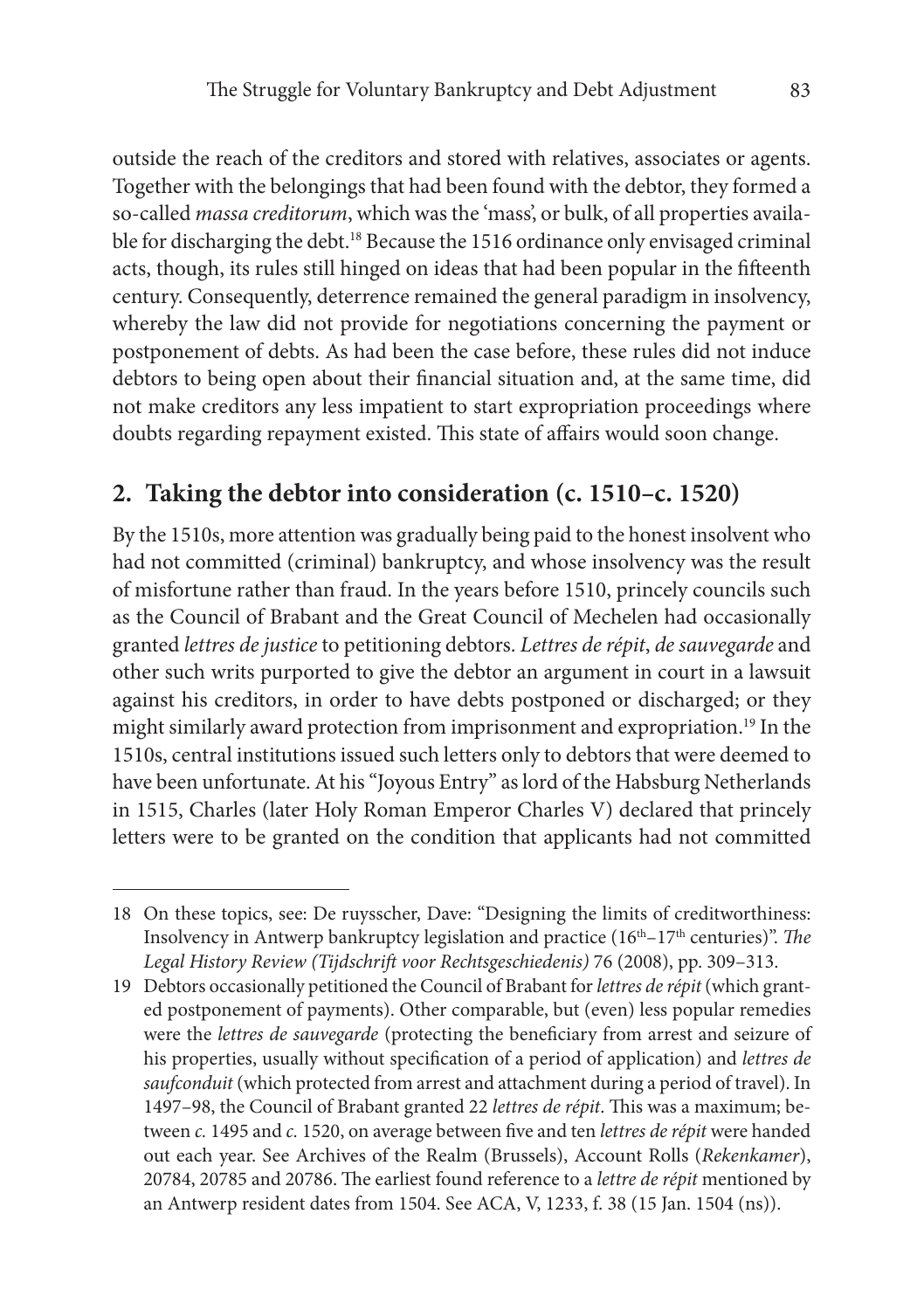treacherous acts. 20 Furthermore, in the 1510s and thereafer, imprisoned debtors were released from prison upon ceding their estate to the creditors who had locked them away, as had been the case before; now, however, it was further required that the debtor have not attempted to hide assets from his creditors. Even though this "cessie van goede" (cessio bonorum) entailed that the released debtor lost his rights of citizenship, it was an efficient remedy that kept poor and bona fide debtors from a long incarceration.<sup>21</sup> Notably, such "*cessie van goede*" did not bring about a fresh start: if the freed debtor acquired new capital, he still had to repay debts that had not been settled already with the proceeds from the assets that he had transferred.

The ideas mentioned above gained ground properly in the 1520s. In those years, Antwerp insolvents could apply for princely letters that required drawing up negotiations between the debtor and his creditors, which aimed at the postponement of debts. A new focus on the debtor's good faith, in combination with the recent idea of collectivity among creditors, had made talks of this type possible. With these moratoria becoming a real option, many more debtors brought their payment problems to light. Encouraging further cooperation and agreements between creditors and debtors, it consequently became normal practice in the 1530s for an insolvent to fle a request with the Council of Brabant to charge the Antwerp aldermen with the task of mediating a compromise with his creditors.<sup>22</sup> Thereupon, the aldermen had to verify the applicant's arguments and detect the causes of his fnancial problems. If it became clear that the debtor had been deceitful or dishonest in his statements, the request was denied. 23 If the aldermen corroborated the applicant's story, the debtor's properties were inventoried; thereafer the creditors declared the debts owed to them, while submitting evidence of those amounts claimed. In a next phase, negotiations began under the guidance of commissioned Antwerp aldermen and public officers. The case file was then

<sup>20</sup> Placcaerten, ordonnantien, edicten … in dese Nederlanden, Anselmo, Antoon / et al. (eds). Vol. 8. Knobbaert: Brussels s.d., p. 136 (26 April 1515, sections 4–5).

<sup>21</sup> ACA, V, 1233, f. 85v (1 Oct. 1505), f. 89 (6 Nov. 1505) and f. 110v (9 July 1506); ACA, V, 1235, f. 51 (12 Nov. 1517); ACA, V, 68, f. 33 (1 June 1520). I would like to thank Jeroen Puttevils (University of Antwerp) for bringing the frst two references to my attention. See also, in more detail, De ruysscher, Dave: "Reconciling old and new: imprisonment for debts and *cessio bonorum*, in Antwerp and Mechelen (c. 1500–c. 1530). In: Oosterhuis, Jan Willem / Van Dongen, Emanuel G.D. (eds.): European Traditions: Integration or Disintegration? Wolf: Oisterwijk 2012, pp. 35–48.

<sup>22</sup> ACA, Privilegiekamer (hereinafter PK), 271, 299 and 312. These files contain many of such forwarded requests.

<sup>23</sup> See for example, ACA, PK, 271, 63 and 66.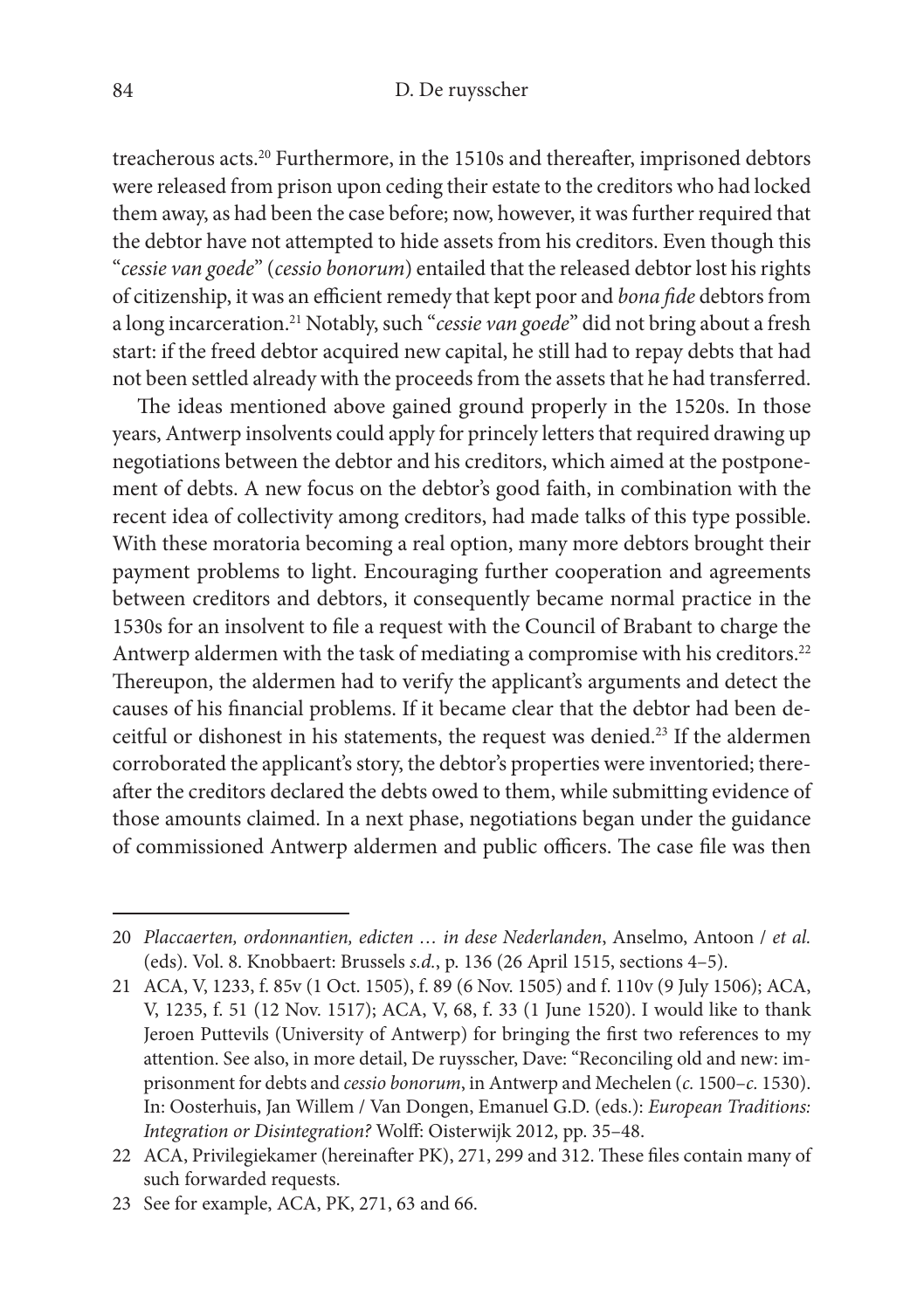returned to the Council of Brabant, which confrmed and registered the contract, or took other measures if no compromise had been reached. 24

This development towards a collective and voluntary debt adjustment was closely linked to the fnancial and economic crisis that was triggered by the Frisian War (from 1517 onwards) and the Italian Wars (resumed in 1521). 25 Rising prices and interest rates shook the economy of the Low Countries and of Antwerp in particular. In 1518 and 1523, two large Florentine banking frms with agents in Antwerp were wound up (the Frescobaldi and Gualterotti houses, respectively).<sup>26</sup> The Frescobaldi failure was the frst international bankruptcy case that caused disturbance in the Antwerp market, and it left many traces in the archives of the Antwerp municipal government.<sup>27</sup> The general economic crisis brought about liquidity and credit problems for many, subsequently setting developments in motion that resulted in an adjustment of the "stick"-approach in Antwerp insolvency law. The sheer rise in numbers of petitions brought about a systematization of the previously "exceptional" procedure of acquiring lettres de justice. The earlier existing differences between types of lettres de justice were harmonized and all of them henceforth required the mandatory summoning of creditors.<sup>28</sup> The municipal and princely governments cooperated in dealing with the many more demands from debtors for exemptions and protection. The Council of Brabant did not want to pass over the Antwerp aldermen, who were considered to be the ordinary judges in the Antwerp market. The practice of negotiations in the case of petitions was thus municipal and princely

<sup>24</sup> This practice was formalized by means of a 1536 princely law. See Recueil des ordonnances des Pays-Bas. 2nd series vol. 4. Lameere, Jean (ed.). Goemaere: Brussels 1907, p. 328 (30 Aug. 1536).

<sup>25</sup> Van der Wee, Herman: The Growth of the Antwerp Market. Nijhoff: The Hague 1963, vol. 2, pp. 141–153.

<sup>26</sup> Ehrenberg, Richard: Das Zeitalter der Fugger. Geldkapital und Creditverkehr im 16. Jahrhundert. Erster Band: die Geldmächte des 16. Jahrhunderts. Fischer: Jena 1922, pp. 280–281.

<sup>27</sup> For example ACA, V, 1235, f. 92 (23 June 1518), f. 99 (20 July 1518) and f. 106v (19 July 1518).

<sup>28</sup> It seems that in the early decades of the sixteenth century, *inductie* or compulsory summoning of all creditors was systematically applied only for lettres de répit. For the frst traces of mandatory summoning, see Recueil des Ordonnances des Pays-Bas. 2nd series, vol. 3. Lameere, Jean (ed.). Goemaere: Brussels 1902, pp. 134–135 (section 547 and section 552) (princely ordinance on the procedure in the Council of Brabant, 20 March 1531 ns).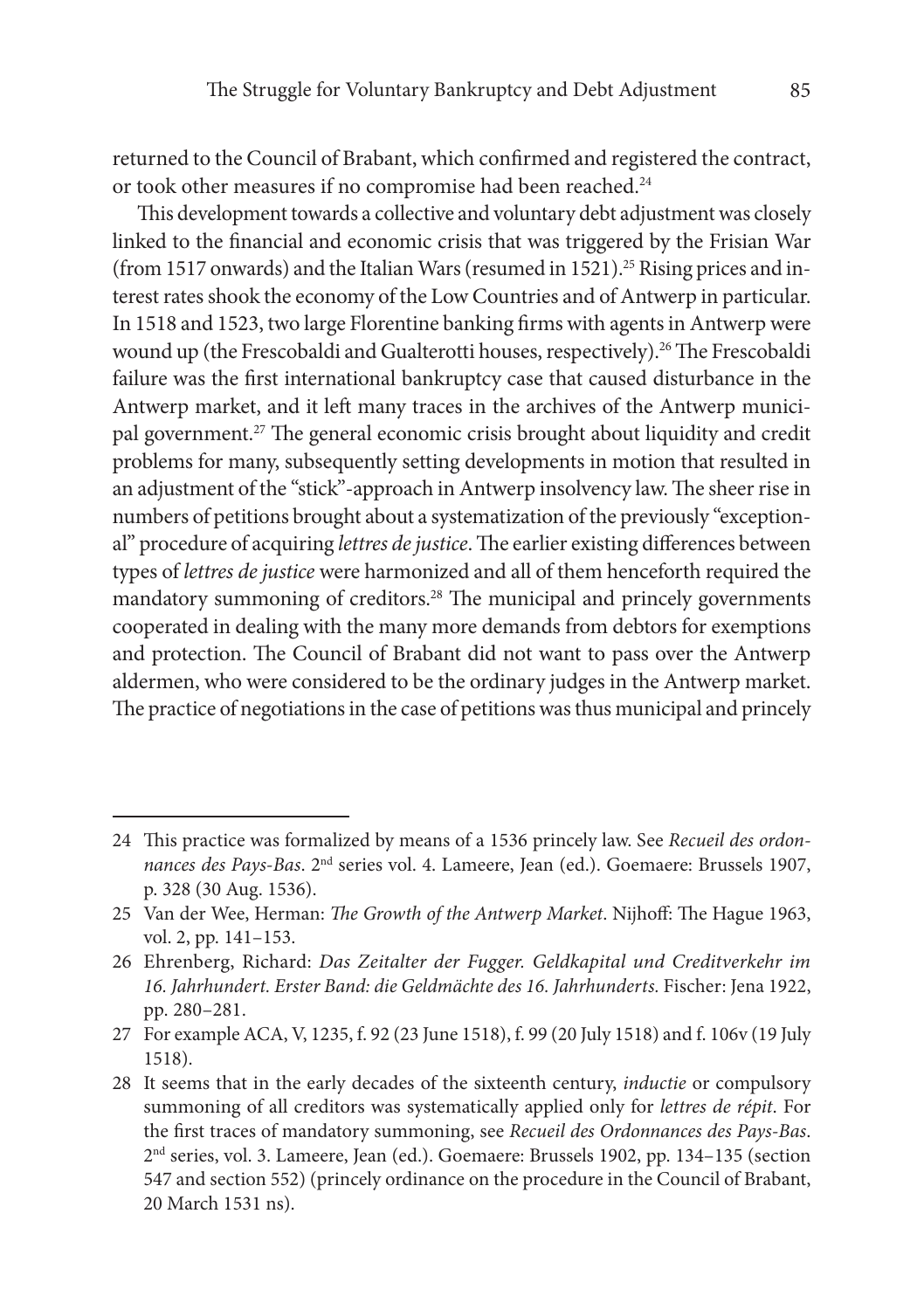at the same time.<sup>29</sup> The change in Antwerp and princely policies vis-à-vis insolvency, from an involuntary system to an attention for voluntary bankruptcy, followed from a new appreciation of moratoria as a means to overcome fnancial problems.

## **3. Negotiations in cases of insolvency: the aim for relief, protected by the Antwerp aldermen (c. 1530–c. 1550)**

For the 1530s and 1540s, some hints of negotiations between a debtor and his creditors could still be found in the historical record. 59 fles from the period between 1527 and 1549 have been preserved in the archives. They were drawn up by commissioned Antwerp officials following petitions to the princely Council of Brabant, from debtors applying for terms of payment and debt adjustment. Most of these 59 fles are incomplete: the majority contain a copy of the request and of the commissioning letter from the Council of Brabant to the Antwerp aldermen. In thirteen of these fles, there are also notes referring to the negotiations, and most of these fles contain a draf letter from the commissioners to the Council of Brabant including a summary of the talks as well as advice on further measures. $^{30}$ 

The materials mentioned provide a glimpse into the Antwerp practices of voluntary bankruptcy, and – even though one has to be cautious in this respect – into the profile of applicants. Three applicants were women (two widows and one wife in business with her husband); the other 56 were men. Not all of the 59 fles mention what the profession of the debtor in distress was. In 24 of them, the petition refers to the type of trade or the occupation. From the descriptions of their activities, it seems that even though many applicants described themselves as "merchants" ("coopman", "marchant"), most of them were in fact small-scale mercers, stallholders and craftsmen. This status is also suggested by the size and number of their debts, since compared to some liquidation cases of the period mentioned, the debts of applicants (which are detailed in eleven fles) were indeed

<sup>29</sup> In this respect, my views difer from those of Oscar Gelderblom, who has emphasized that the Antwerp municipal government acted in the absence of princely policies. See Gelderblom, Oscar: Cities of commerce: the institutional foundations of international trade in the Low Countries, 1250–1650. Princeton University Press: Princeton, 2013. Yet even though in practice there was cooperation with the Council of Brabant, the Antwerp aldermen remained nostalgic for the times when they had autonomous jurisdiction in the matter of cessie van goede. See De ruysscher, Dave: "Lobbyen, vleien en herinneren: vergeefs onderhandelen om privileges bij de Blijde Inkomst van Filips in Antwerpen (1549)". Noord-Brabants Historisch Jaarboek 29 (2012), p. 69 and p. 74.

<sup>30</sup> ACA, PK, 271, 299 and 312. Unfortunately, to my knowledge, the fles that were sent to the Council of Brabant have not survived.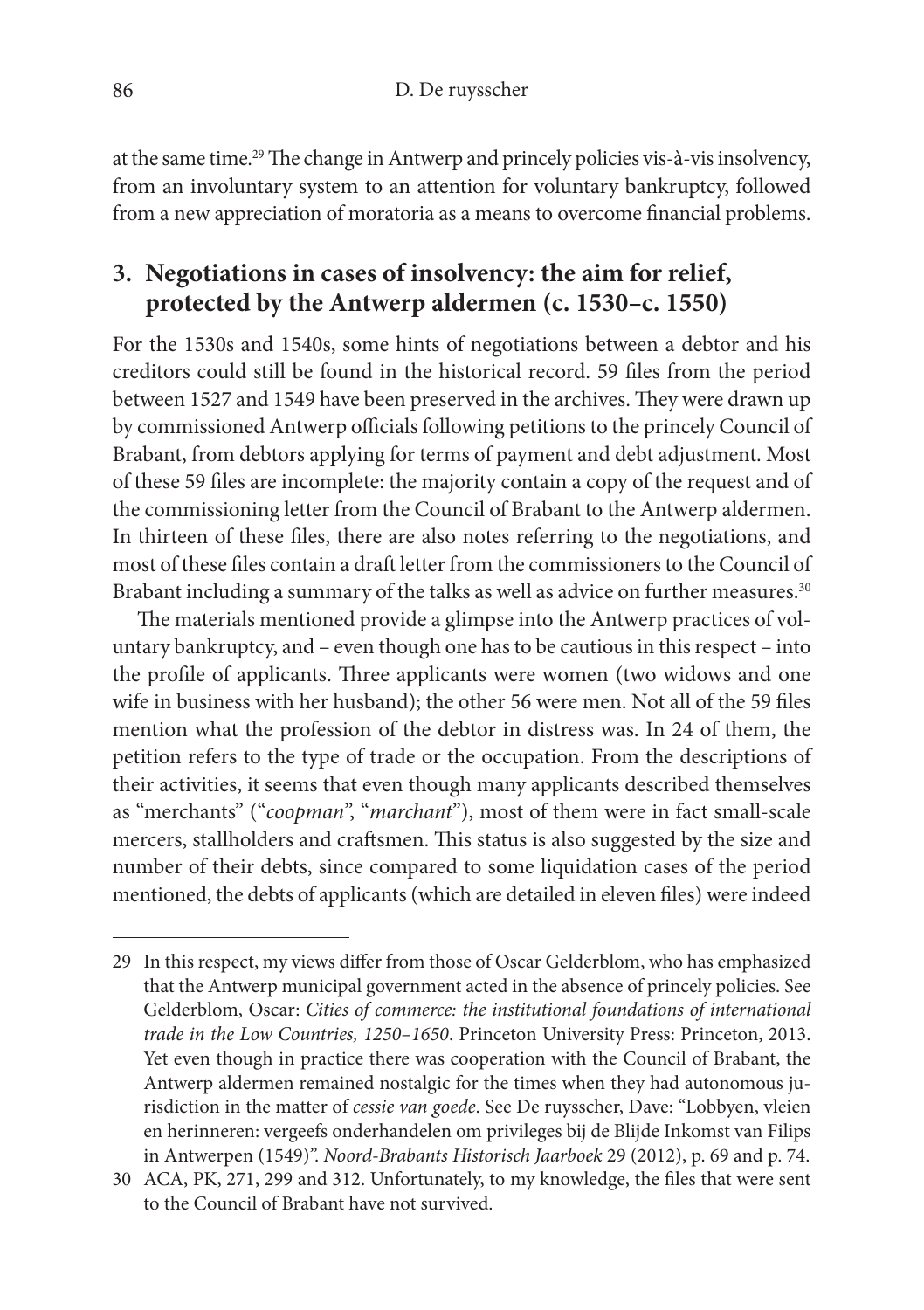modest. 31 Furthermore, from the documents mentioned, it appears that the practice of petitioning for postponements of payment as a measure of debt negotiation mostly concerned local and indigenous members of the urban community; foreign merchants, even resident ones, did not often seek a remedy of this sort.<sup>32</sup> It is probable that in the period of the 1530s and 1540s, high-fying businessmen more ofen resorted to informal talks with creditors, under the direction of arbiters, or that they opted for mediation within the framework of a debt recovery proceeding. In any case, it seems to have been a practice for prominent merchants not to apply for *lettres de justice* when soliciting debt adjustment from their creditors.<sup>33</sup>

Most of the debts in the afore-mentioned fles were private or informal; annuities or other debts encompassed in deeds (i.e. aldermen's letters or certifcates) were exceptional. This situation might explain the profile of applicants, as well as the rather limited size of debt that was involved in applications for debt negotiations. If formal and authenticated debts could not be paid, there was no use in notifying all creditors. Because these debts comprised outright collateral, the creditors for these debts were privileged to expropriations and they could easily seek compensation alone, without having to take into account the actions and views of colleagues having non-privileged debts. Their collateralized debt had priority in any case.<sup>34</sup> Therefore, debtors with persistent financial problems only used the remedy of applying for a negotiation if there was a chance that it would have effect, which occurred when debts were non-privileged.

<sup>31</sup> The highest debt, which was an exceptionally high amount, was some  $\epsilon$  2,500 groat Flemish (hereafer gr. Fl.). See ACA, PK, 271, 48 (request, ap. 15 Febr. 1545 ns). A total debt of over £ 1,000 gr. Fl. was not common (see for two examples, ACA, PK, 299, fle of Denys Platynmakere (c. 1540) and ACA, PK, 312, 126–130 and 299, fle of Jacob van Wijnrecht (1549)). See, for some liquidation cases in the 1520s and 1530s in which more than  $£ 1,500$  gr. Fl. was claimed, Puttevils, Jeroen: The Ascent of Merchants from the Southern Low Countries. From Antwerp to Europe, 1480–1585. Unpublished doctoral dissertation, University of Antwerp 2012, p. 291.

<sup>32</sup> Of the 59 fles, only two were drawn up for foreign traders: ACA, PK, 271, 48, fle of Arnoult del Plano (request, apostil of 15 Febr. 1545 ns) (this fle concerned a total debt of some £ 2,500 gr. Fl., see also above in footnote 31) and ACA, PK, 299, fle of Alberto Pinelli, "merchant of Genoa" (request, ap. of 7 June 1542).

<sup>33</sup> See the examples in Puttevils 2012, pp. 292–297.

<sup>34</sup> For lettres de cession, see Recueil des ordonnances des Pays-Bas. 2nd series, vol. 5. Lameere, Jean and Simont, Henri (eds.). Goemaere: Brussels 1910, p. 56 (section 37) (19 May 1544). For lettres de répit, this seems to have been the practice as well. See Coutumes de la ville d'Anvers. De Longé, Guillaume (ed.). Vol. 4, Gobbaerts: Antwerp 1874, p. 430 (part 4, chapter 17, section 14).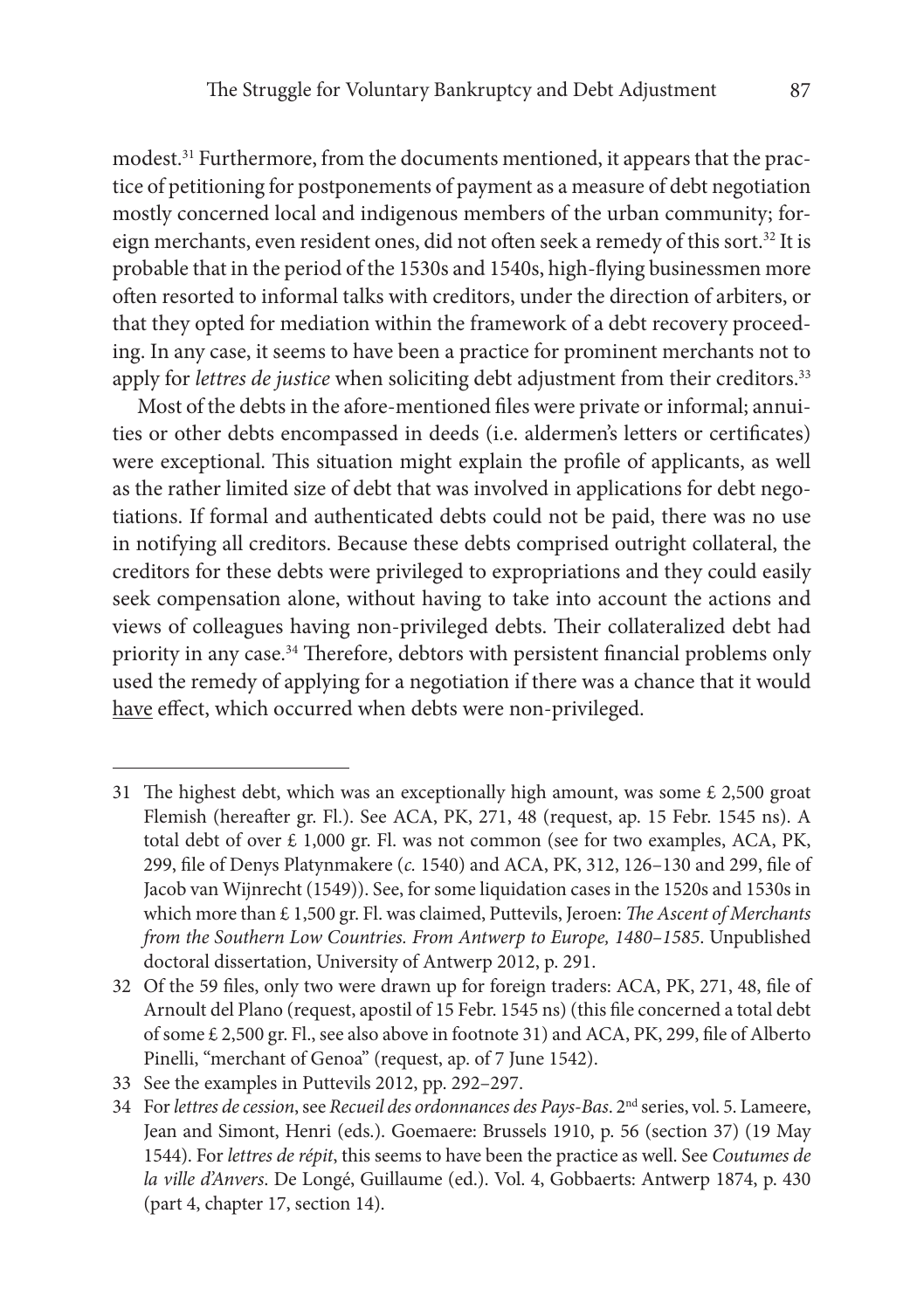The requests of debtors contain many similar and even stereotypical arguments. They insist on their "falling into insolvency", thus hinting at the exteriority of the event, and the applicants complained about economic conditions. Personal statements relate to the needs of children and wife, and to the applicant's young age. 35 However, this depiction of a miserable state went hand in hand with references to the capability of the debtor and the size of his network. Many requests stress the fact that the insolvency had resulted from the defaulting of debtors and not from risk-taking or mistakes. 36 In fact, most requests underscored that debtors of the applicants themselves had gone "bankrupt" or had fled.<sup>37</sup> When describing their own fnancial situation, petitioning debtors used milder terms ("insolvency", "poverty", "bad fortune"). When vis maior was identifed as the cause of the indebtedness (e.g., loss at sea,<sup>38</sup> war,<sup>39</sup> debtors residing in Protestant countries<sup>40</sup>), then the request commonly listed the actions that had been taken in response, even though they had failed. 41 Another frequent motive was that the creditors of the debtor were "rich and powerful" and that it was to be feared that they would destroy a viable business and/or the debtor's reputation by means of attachments. 42 Some petitions referred to a liquidity problem, as the debtor made it clear that he possessed immovable property but that if his creditors pursued expropriation these assets would be sold at too low a price.<sup>43</sup> This argument could also refer to merchandise. 44

- 39 E.g. ACA, PK, 312, 9–17 (request, ap. 19 April 1536).
- 40 E.g. ACA, PK, 312, 3–4 (request, ap. 17 Febr. 1535 ns).
- 41 ACA, PK, 312, 28 (request, ap. Oct. 1540). Pieter Stevens had organized transport by ship of a precious belt, which had slipped into the river at Dordrecht. Stevens detailed how much he had paid for searches for the belt, which unfortunately remained lost.
- 42 ACA, PK, 312, 5–6 (request, ap. 15 Febr. 1535 (ns)) and 1–2 (request, ap. 16 Nov. 1534).
- 43 ACA, PK, 312, 9–17 (request, ap. 19 Apr. 1536) and 126.
- 44 ACA, PK, 312, 1–2 (request, ap. 16 Nov. 1534).

<sup>35</sup> E.g. ACA, PK, 312, request, ap. of 21 Aug. 1536. One has to be cautious as to the veracity of such remarks. This need is evident from an example of a standardized request containing the formula "N [i.e. nomen nescio], a poor man, who became insolvent due to the hard times and having the responsibility for his wife and small children". See ACA, PK, 228.

<sup>36</sup> For example, ACA, PK, 312, 21–25 (request, ap. Febr. 1536).

<sup>37</sup> E.g. ACA, PK, 312, 1–2 (request, ap. 16 Nov. 1534) and 312, 113–115 (request, ap. 28 Jan. 1546 ns).

<sup>38</sup> E.g. ACA, PK, 271, 48 (request, ap. 15 Febr. 1545 ns) and ACA, 312, 5–6 (request, ap. 17 Febr. 1535 ns).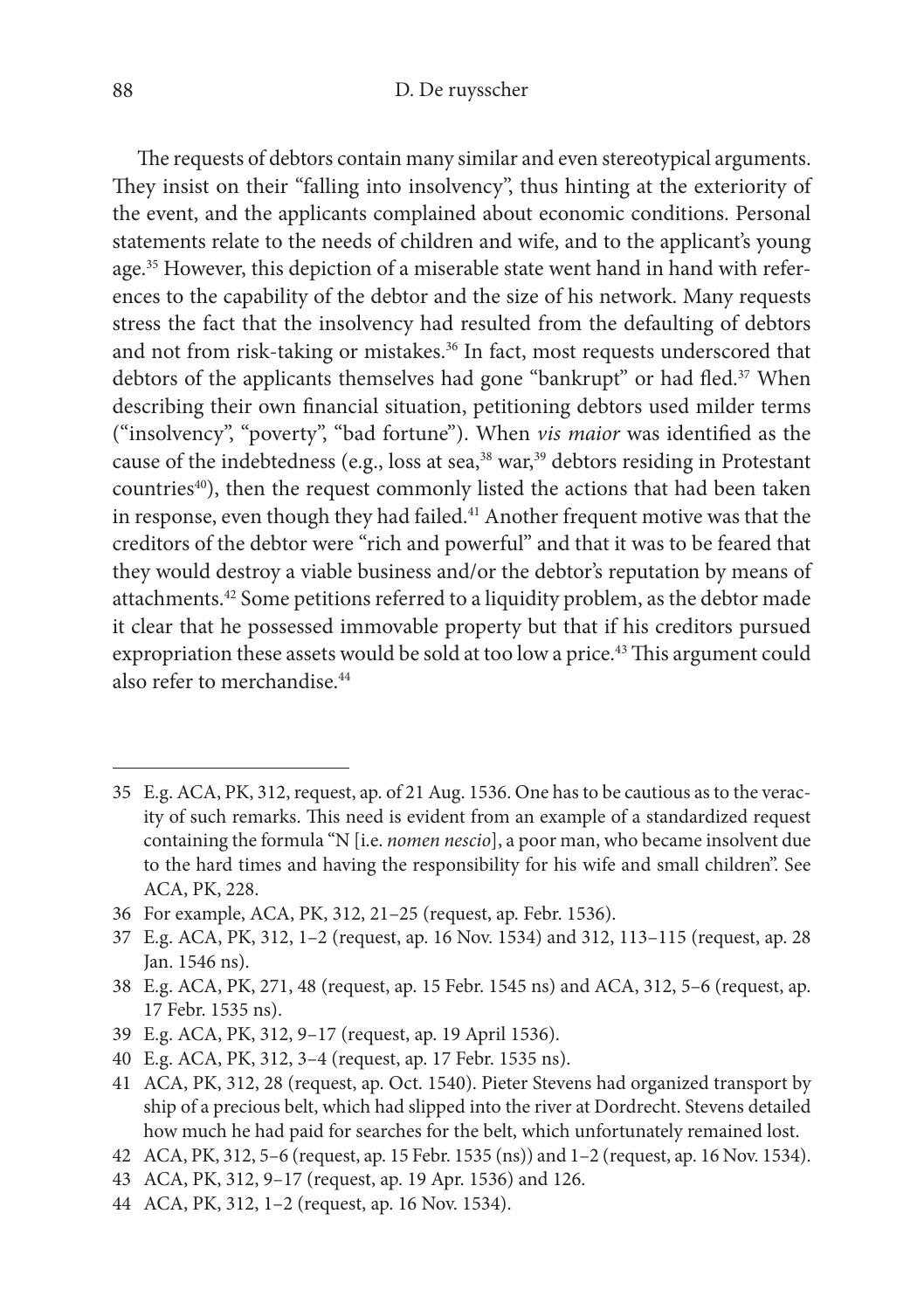The measures that were requested varied. It was not uncommon to specify terms of payment, which was either for a few months or for a longer period (three or four years). A partial discharge was sometimes granted, but never explicitly petitioned. 45 Exceptionally, the request and compromise stated a fveyear term. 46 Yet many requests were rather vague in what was demanded: ofen only an "inductie" (i.e. an invitation of all or some creditors) was requested or a "reasonable" compromise ("appointement"). 47 In every request, commissioners were solicited, and sometimes nominatim. In some cases, the request targeted "unwilling" creditors; asking for commissioners then served the purpose of pressuring such creditors into accepting an agreement that had been signed by a number of other creditors of the applicant. 48

When receiving an invitation of the princely council to which a petition for a lettre de justice was attached, the Antwerp aldermen appointed one or two aldermen or another official (usually one of the two commissioners was the city secretary), who then supervised the negotiations and who represented the debtor in meetings of creditors. It was typical for sixteenth-century Antwerp that merchants were only appointed to become aldermen as an exception. 49 Because the supervision of debt negotiations in the case of a princely request was considered a privilege of aldermen in the city council, commissioners were members of this council or they worked for it as public officer. Merchants were thus not invited to preside over the talks. Upon their appointment, the commissioners either went to the homes of creditors or they could summon some of them to the city hall. It seems that there was no public announcement attached to these actions: no proclamations or public statements were made. Visits and invitations were discreet and also swif, even though this depended on the number of creditors and on their presence in the city. Even in complex cases, with multiple sessions of negotiations, it took no more than three weeks for the commissioners to inform the Council of Brabant of the results.<sup>50</sup> The debtor himself was usually not present at the talks,<sup>51</sup>

<sup>45</sup> See for some examples of modest discharges: Puttevils 2012, pp. 292–297.

<sup>46</sup> ACA, PK, 271, 43 (s.d., c. 1544).

<sup>47</sup> E.g. ACA, PK, 312, 5–6 (request, ap. Oct. 1540).

<sup>48</sup> E.g. ACA, PK, 312, 28 (request, ap. 12 Oct. 1540).

<sup>49</sup> Marnef, Guido: Antwerp in the Age of Reformation: Underground Protestantism in a Commercial Metropolis, 1550–1577. Johns Hopkins University Press: Baltimore (MD), 1996, 17.

<sup>50</sup> E.g. ACA, PK, 271, 5 (Oct. 1535).

<sup>51</sup> Exceptions are ACA, PK, 271, 6 (12 Nov. 1535). However, in this case only one creditor was invited, because he was the only one being "unwilling" to grant postponements.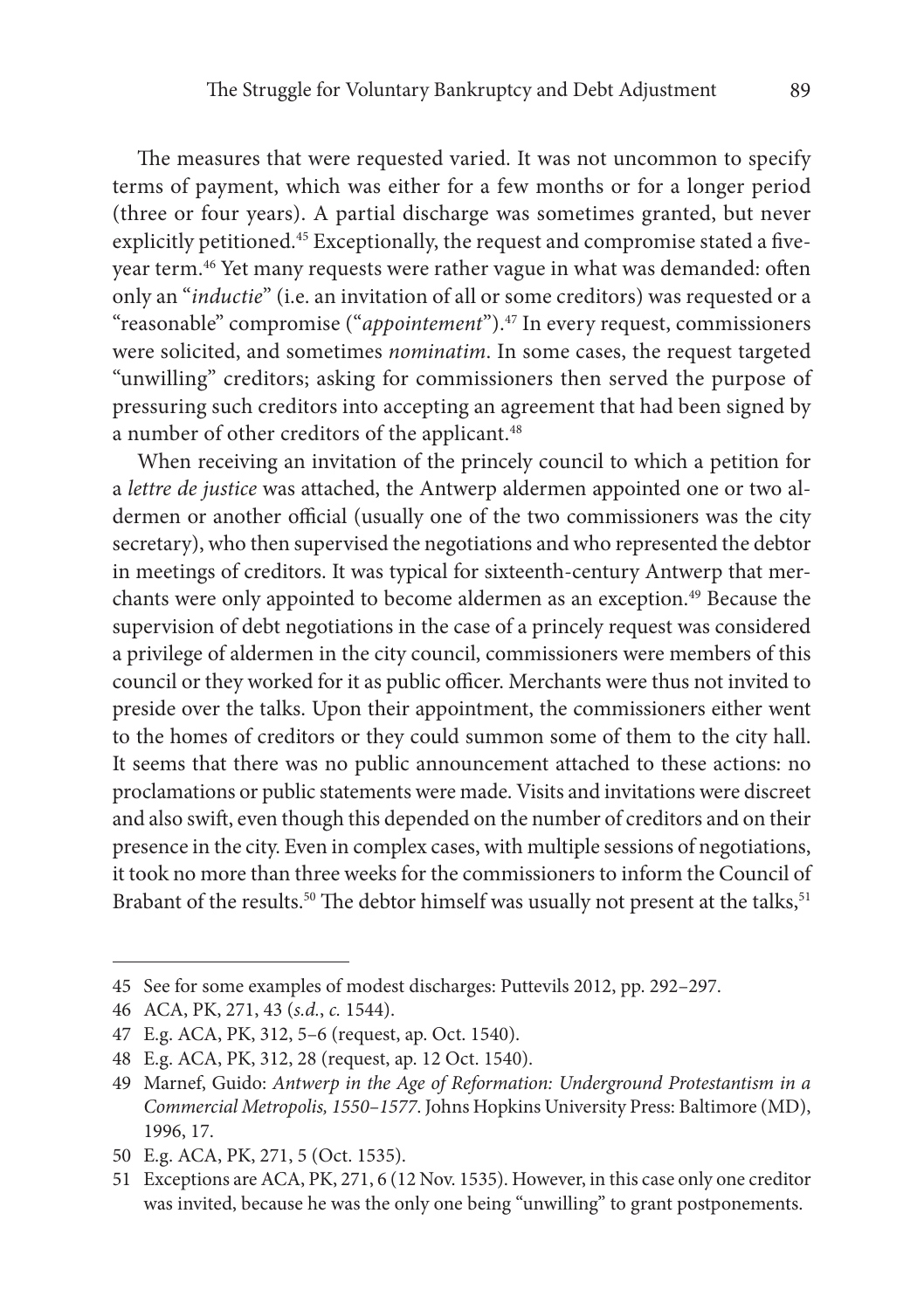although he could give instructions to the commissioners. 52 In preparation for the meetings, a bilan (also called "presentatie") was made, containing an overview of assets, debts and claims of the debtor, dividing the latter into good and bad debts. 53

### **4. Defamation and rent-seeking strategies**

The tactics of creditors could differ. When being confronted with invitations regarding debt adjustment, creditors faced the dilemma of accepting postponements or executing their debt through individual actions. An initial constraint for preventing invited creditors from attempting to cash in on their debts individually could be the belief that an agreed-upon solution would in the end result in higher rewards than a quick liquidation. Peer pressure from creditors sharing this view could reinforce such ideas. All thirteen fles containing evidence of negotiations refer to multiple creditors accepting the terms proposed by the debtor. In only one case did all invited creditors consent to an agreement of postponed payments. 54 Yet it seems that in most cases coalitions could be formed in favour of the debtor's position.

However, not every creditor was easy-going or convinced of potential higher returns. In those cases, the authority of the Antwerp aldermen and their commissioners was a second constraint that resulted in a negotiated solution on many occasions. Commissioners made active use of their powers to persuade creditors. They could single out stubborn creditors, by calling them to the city hall for a private conversation. 55 Moreover, when creditors refused to comply with the proposals, the commissioners insisted that they submitted "reasons of refusal" in written form, to which the debtor was allowed to reply. 56 For a creditor who refused, this process brought about additional costs since it was common practice that such documents were drawn up by legal professionals. Also, this method resulted in protracted talks, thus increasing the pressure on all creditors. The involvement of the Antwerp aldermen ofen resulted in creditors being more or less obliged to comply with a proposed settlement. 57 If all invited creditors agreed, a contract was signed. 58

<sup>52</sup> ACA, PK, 312, 9–17 (request, ap. 19 April 1536). One of the two brothers who applied for a compromise suggested to the commissioners what they could offer to the creditors.

<sup>53</sup> E.g. ACA, PK, 312, request and fle (1536).

<sup>54</sup> ACA, PK, 312, 9–17 (see footnote 50).

<sup>55</sup> ACA, PK, 312, 9–17 (1536).

<sup>56</sup> ACA, PK, 271, 6 (letter of commissioners 24 Oct. 1535).

<sup>57</sup> E.g. ACA, PK, 271, 19 (July 1535).

<sup>58</sup> ACA, PK, 271, 43 (s.d., c. 1544).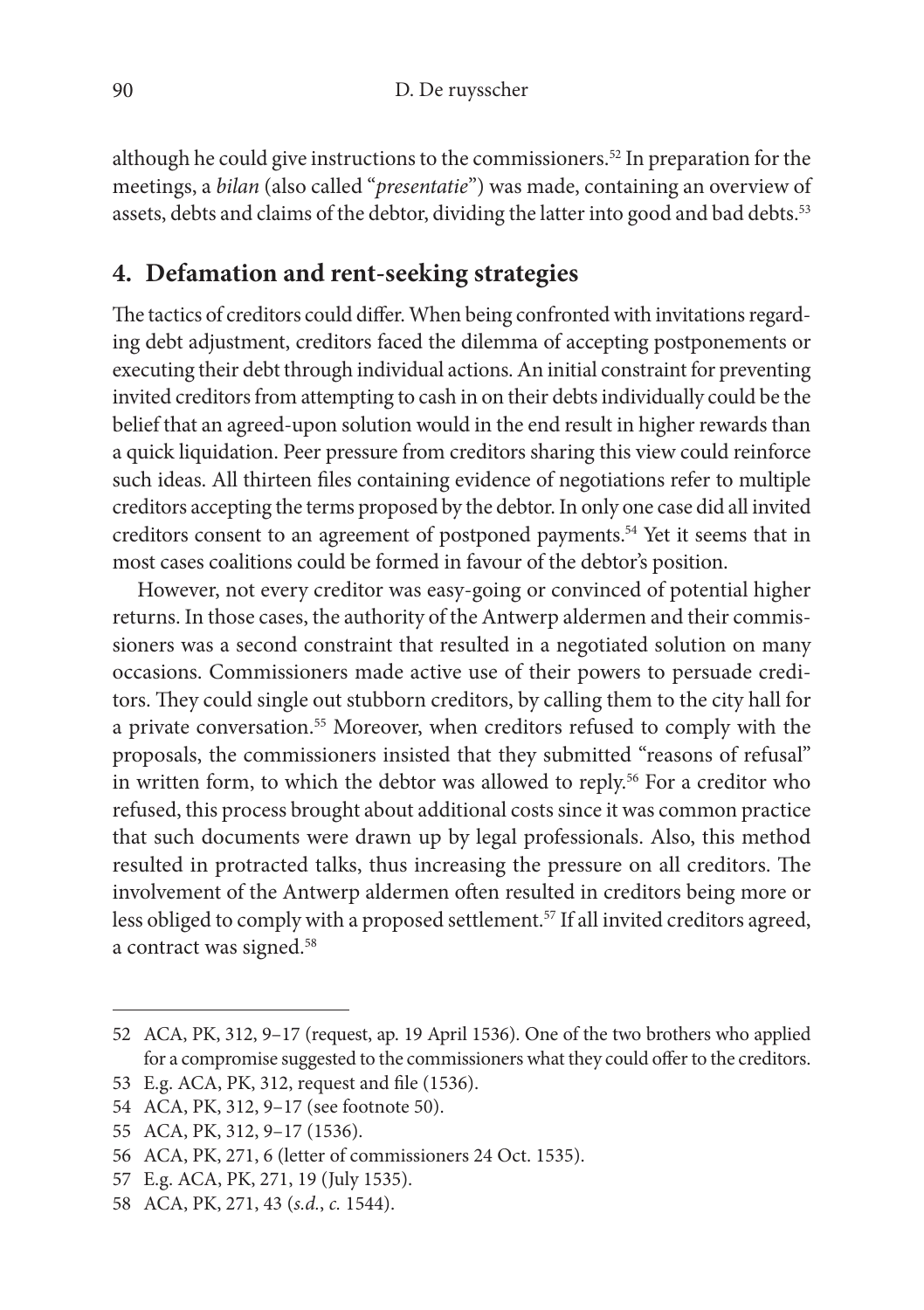When efforts toward convincing did not bear fruit, the commissioners usually advised the Council of Brabant to grant the postponements petitioned for. In a letter, they then argued why dissident creditors should be ignored, because the majority of creditors had reached an agreement,<sup>59</sup> for example, because of the limited amount owed to the rejecting party, and/or in view of the modesty of what was solicited.<sup>60</sup> The conclusions of the commissioners were important: in no less than eleven of the above-mentioned thirteen fles containing the advice of the commissioners, these aldermen argued in favour of granting what had been asked, even though in ten of these eleven fles, not all creditors accepted the debtor's ofer.

These actions, for a large part, resulted from the more or less realistic requests of applicants. When occasionally excessive demands were made, the commissioners could easily brush them aside. In 1545, Jan Matthijs fled for re-negotiation of his debts, which comprised several hundred pounds groat Flemish (the exact numbers are not mentioned in the documents). He asked for postponement for eight years. Given the amount of debt and the number of creditors (around forty), the commissioners did not put much effort into soliciting approval from the creditors. Instead, they simply mentioned the latter's refusal to accept the proposed terms, and then argued that the applicant was a man of good faith, but since it was unlikely that debts would be repaid, cessie van goede was advisable.<sup>61</sup>

The constraints mentioned here were not any guarantee of success. Creditors could leave the negotiating table and go to the municipal court on their own behalf. The exemptions that were associated with the (provisional) granting of lettres de justice were not absolute. Petitioners commonly demanded protection against arrest and attachment during the talks ("sûreté de corps [et de biens]"), but even if lettres de justice conferred such benefts, creditors could start a proceeding for recovery of their debt. This was a viable option if the lettre de justice had a limited scope, which meant that it did not apply to the creditor. In one case, English merchants proceeded against a debtor who had applied for a lettre de justice, stating that such a lettre did not correspond with the privileges of the English nation in Antwerp and that it thus had no effect with regard to their debt.<sup>62</sup> But even when sûreté de corps et de biens had been granted in an applicable princely letter, a regular debt proceeding remained an option. Lawsuits for debts could be fled since the protection of sûreté de corps et de biens only concerned attachments of assets and personal arrest and detention, and it did not rule out ordinary

<sup>59</sup> ACA, PK, 312, 126–130 (letter of commissioners Febr. 1549 ns).

<sup>60</sup> ACA, PK, 271, 20 (letter of commissioners 13 Jan. 1545 ns).

<sup>61</sup> ACA, PK, 271, 54 (letter of commissioners 15 Dec. 1545).

<sup>62</sup> ACA, PK, 312, 9–17 (1536).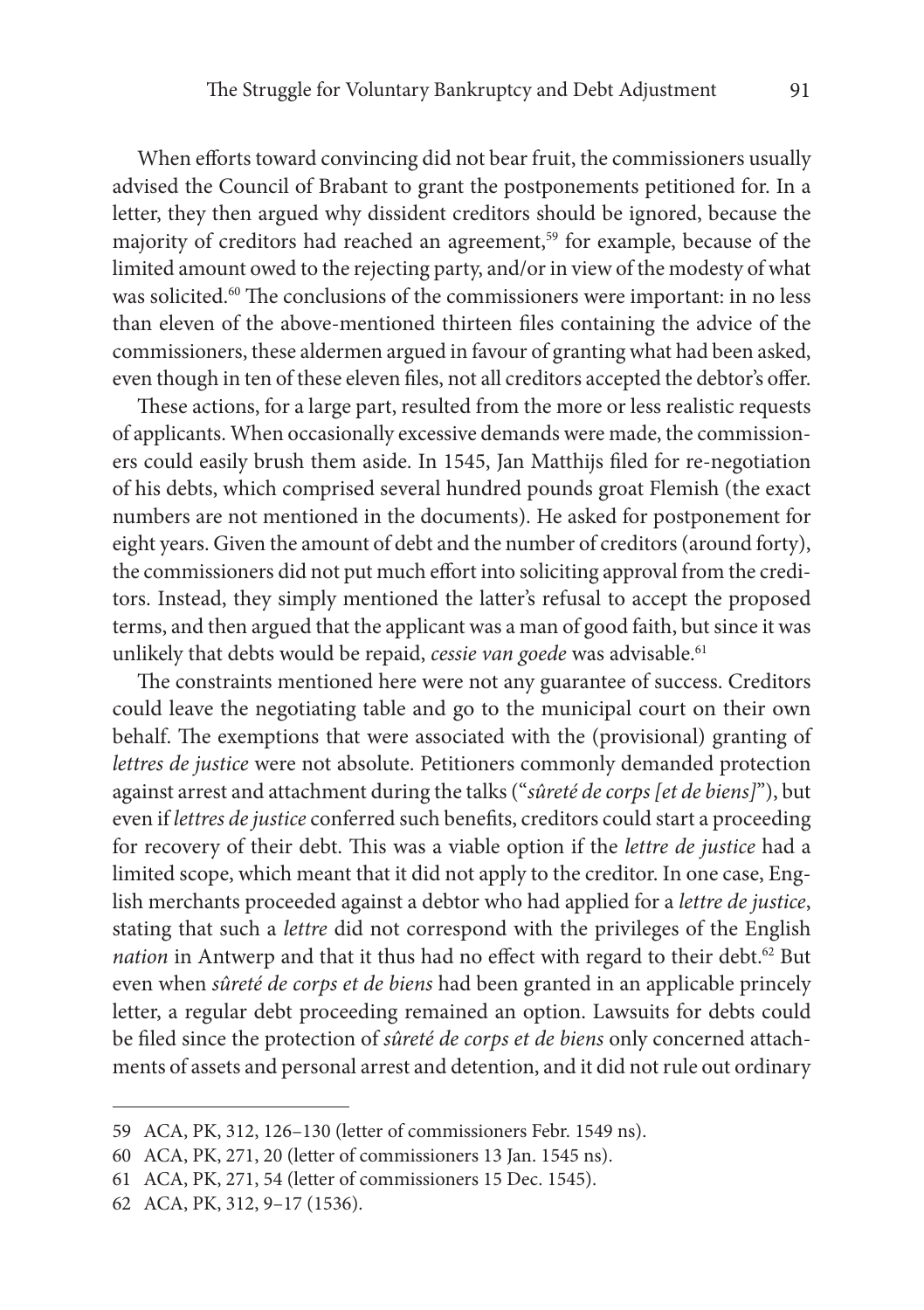proceedings. There are examples of creditors bringing a lawsuit on their debts while deliberately attacking princely letters before the Antwerp aldermen, with arguments as to the fraudulent statements of the applicant. 63 Allegations that the debtor was "a bankrupt" were common. <sup>64</sup> Tis label encompassed connotations of fraud, and such defamatory practices could serve several purposes. Assertions could be directed against the granted lettre de justice, for which the condition was that the applicant could not be reproached for malicious acts. Another goal could be to push the decisions of negotiating creditors towards not accepting an agreement. A possible side-efect was that spectacular accusations could incite others who had claims against the debtor but had not been invited to the talks. 65 In lawsuits and negotiations, debtors could easily be branded as bankrupts, if their creditors choose to do so, and it seems that such labelling could be unfounded. A certain Peter van Leemputten, for example, who had applied for debt negotiations in 1537, was mentioned in a 1545 fle as "a bankrupt" in reference to the 1537 facts, even though this label had never been used during the negotiations from that earlier time. 66

If the debtor had fled for re-negotiation of his debts frst, any charge of bankruptcy could be discussed during the talks supervised by the commissioners, and eventually these aldermen decided whether or not they were true. 67 However, if a creditor's proceedings had been initiated afer the negotiations had begun, it was not possible for the commissioners to halt or suspend the proceedings. This move would have gone against the powers of the litigating parties, as well as the overall passive attitude and reluctance of judges, which was a typical feature of procedural principles during this time period. Commissioned officials could try to pressure a creditor into abandoning or suspending his actions, though. In one case, the commissioners advised the Council of Brabant to compel that a trial be stopped, even though this was technically not possible.<sup>68</sup>

<sup>63</sup> ACA, V, 1233, f. 38 (15 Jan. 1504 (ns)).

<sup>64</sup> ACA, V, 144, f. 18v (27 Jan. 1542 (ns)).

<sup>65</sup> The complex debt relations in the Antwerp market meant that the list of invited creditors was largely written in accordance with the debtor's statements, especially when he did not keep books.

<sup>66</sup> ACA, PK, 271, 13 (1537) and ACA, PK, 271, 54 (letter of commissioners of 15 Dec. 1545).

<sup>67</sup> In one fle, they proved to be true: ACA, PK, 271, 63 (letter of commissioners 16 Dec. 1544)

<sup>68</sup> ACA, PK, 312,  $9-17$  (1536). It is unclear what the outcome was. The advice is remarkable since it was not allowed for a judge or court to call an end to an ongoing proceeding, and certainly not on the basis of policy considerations.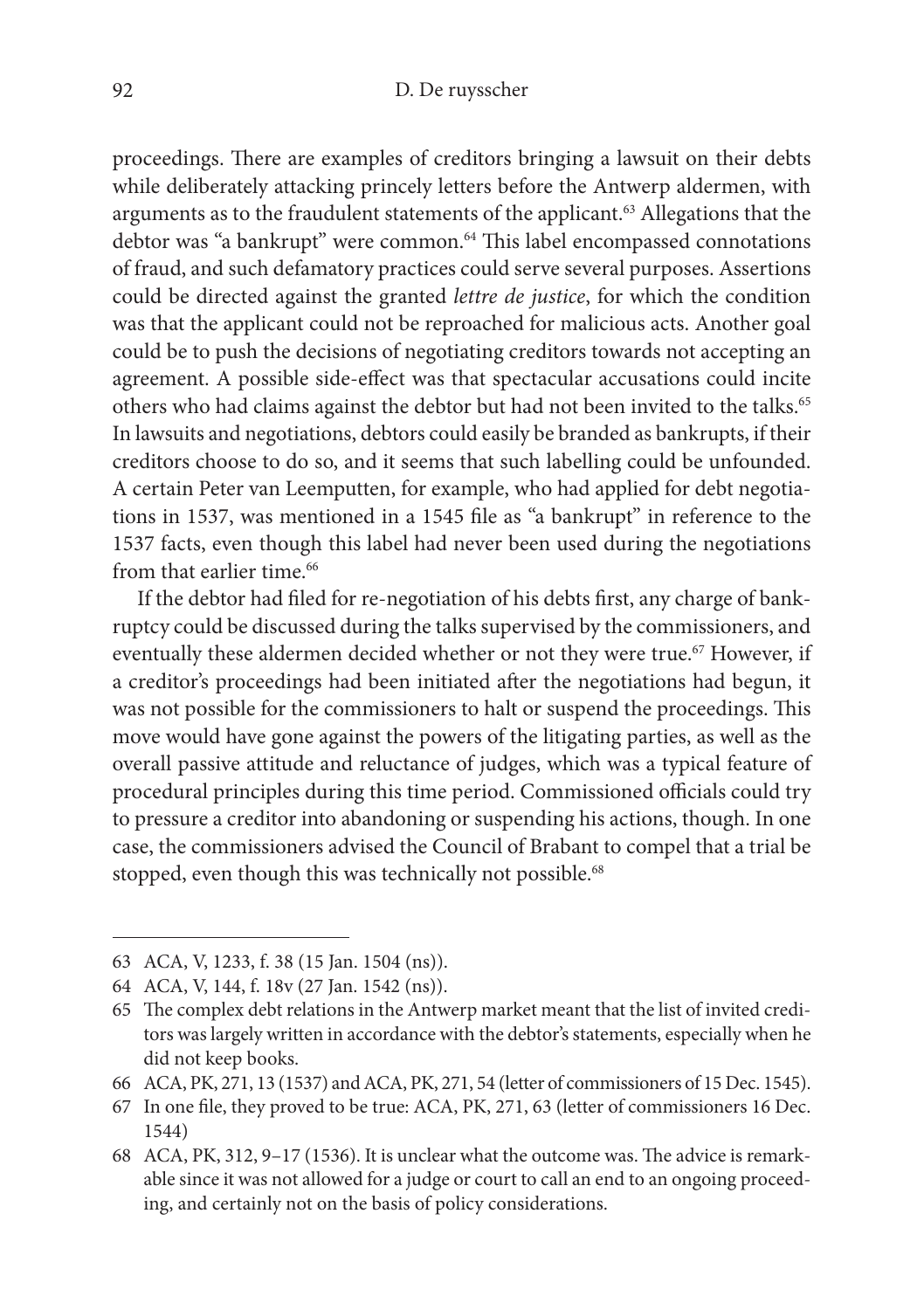The lack of procedural threats also regarded payment plans that were signed by creditors. Even when an agreement had been reached, any creditor that did not sign it was not bound by its terms. It was only at the beginning of the seventeenth century that moratoria and compromises among the majority of creditors had to be honoured by other creditors as well. 69 In his Descrittione di tutti I Paesi Bassi (1567), Guicciardini mentions the fact that in Antwerp creditors could only be bound if they had consented with the provisions of the agreement. $^{70}$ 

All in all, the constraints mentioned were rather weak. An efficient procedural framework forcing creditors into talks and agreements was lacking for the most part. If, by proceeding against the debtor, creditors wanted to challenge the aim of the Antwerp administrators in seeking a compromise, they could do so. One creditor alone could seriously damage the negotiations by starting a proceeding and thereby raising doubts among those who remained at the negotiating table. Yet in so doing, such dissenting "free riders" seriously challenged the authority of the municipal government, and a decision of this kind was probably not taken too lightly. 71

What the new mindset for re-negotiation of debts allowed, then, was the buying of time. The debtor could continue his business at least during the talks as well as for a short period of time afterwards, for example, of a few months (which was the period that was most common). Lawsuits that had been started by unwilling creditors usually lasted longer than this limited period of relief. Thereafter persistent creditors could lay attachment and even apply for arrest. Since exemptions such as sûreté de corps et de biens and also terms agreed on in a settlement were temporary, creditors not wanting to be lenient could await their opportunity. A procedural framework that enshrined agency for litigants likewise ensured the persistence of the ffeenth-century mentality of defamation and culpability in many respects.

#### **Conclusion**

The Antwerp example shows that, after a period of transition, a procedure for voluntary bankruptcy was implemented that focused on cooperation between the debtor and his creditors and aimed at drawing up agreements of postponement

<sup>69</sup> This was detailed in the 1608 Antwerp law book.

<sup>70</sup> Guicciardini, Lodovico: La Description de tous les Pais-Bas, autrement appellés la Germanie inférieure, ou Basse Allemagne. Plantin: Antwerp 1582, pp. 108–109.

<sup>71</sup> Unfortunately, how many persistent creditors that lef the negotiations started proceedings while the talks were ongoing could not be checked. This is due to lacunae in the series of judgments of the municipal court of Antwerp for the period 1533 until 1541.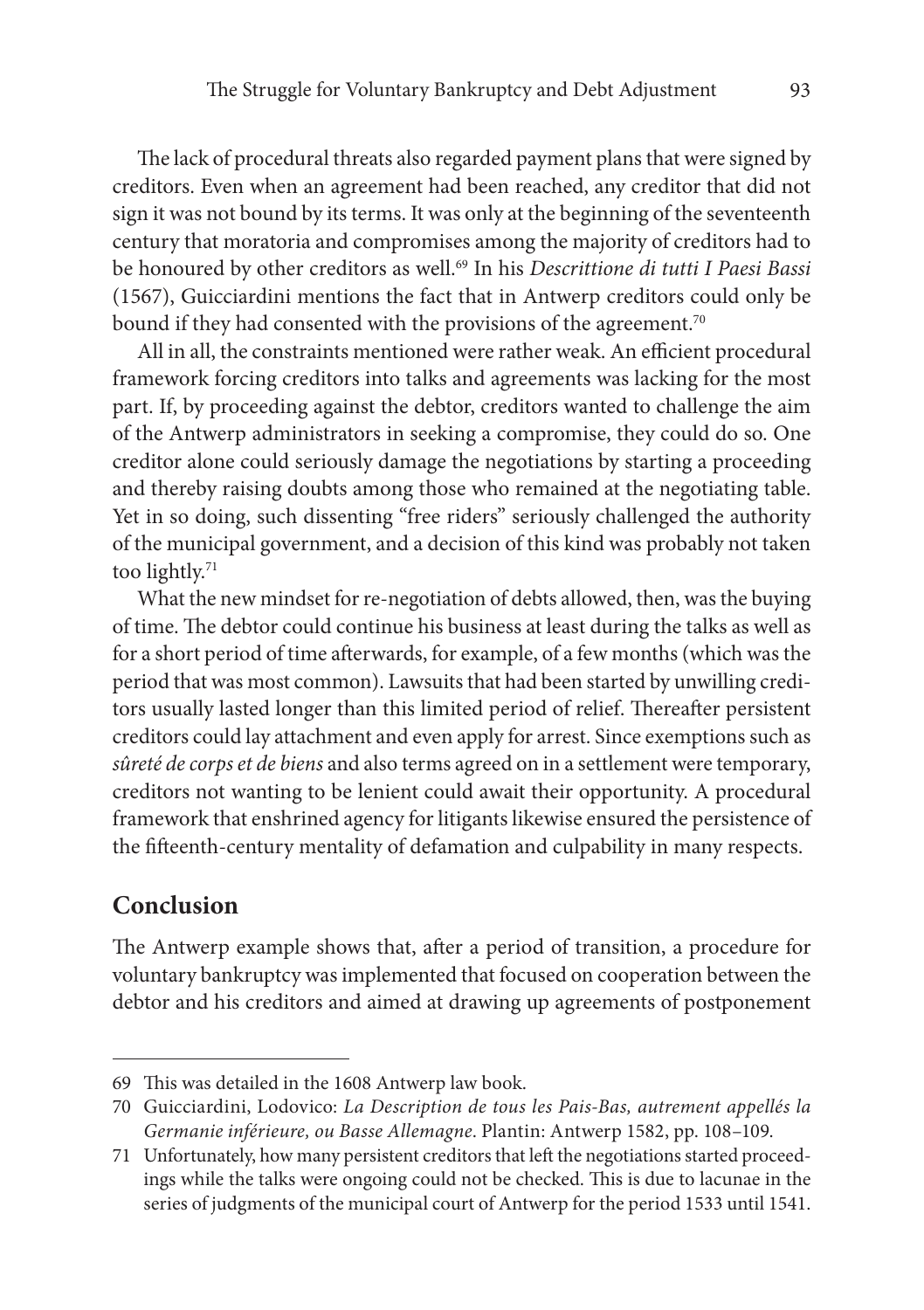of debt. This new practice came to be applied in the 1520s, and it followed from an earlier collectivity in bankruptcy among creditors, not to mention from a new attention towards "good bankrupts". The control enjoyed by Antwerp aldermen over the negotiations was crucial, for as commissioners they could attempt to persuade creditors into accepting a compromise, even though this action was not always successful. It seems from the Antwerp evidence that creditors were not per se averse to moratoria, and it can be presumed that they understood that under some circumstances leniency was also to their advantage. In this regard, a dichotomy between creditor-friendly and debtor-friendly measures and systems is not demonstrated in the Antwerp source material. At the same time, however, it seems that individual actions of creditors jeopardized the voluntary insolvency approach and that its best result was temporary relief. Liquidation remained the default proceeding in the long run. Even though creditors could in principle be convinced of the necessity of postponements, some of them were not. As independent agents, those free riders had the tools to depict the debtor as a fraud, and thus undermine his possibilities of definitive recovery. They could wait until the short-term exemptions expired.

The struggle between a compromise-oriented municipal government and freeacting individuals in debt collection, which could hamper negotiated solutions, went on throughout the sixteenth century. Near the end of the 1500s, the legal framework had integrated the negotiation strategy, but in practice defamation and a search for individual expropriation were still common, as had been the case in the 1400s. It seems that after around 1540 settlements became more practised than before, which is refected in declining numbers of public announcements of liquidation proceedings and of summons for creditors to present their claims, as well as in several princely laws of the 1540s prohibiting debt settlements for criminal bankrupts. 72 Negotiations could start following a request to the Council of Brabant, they could remain extra-judicial, or they could be initiated even afer allegations of criminal bankruptcy and the start of liquidation proceedings. Highlevel merchants commonly evaded official proceedings by organizing informal talks, but they still might be accused of bankruptcy and drawn into a trial. It was fairly typical of the new attitude towards debt negotiations that even under such circumstances creditor meetings were organized. The example of John Over is telling. He was the governor of the English Company of Merchant Adventurers.

<sup>72</sup> De ruysscher 2008, pp. 325–326 and De ruysscher, Dave: 'Naer het Romeinsch recht alsmede den stiel mercantiel'. Handel en recht in de Antwerpse rechtbank (16de–17de eeuw). UGA: Kortrijk 2009, pp. 320–327.